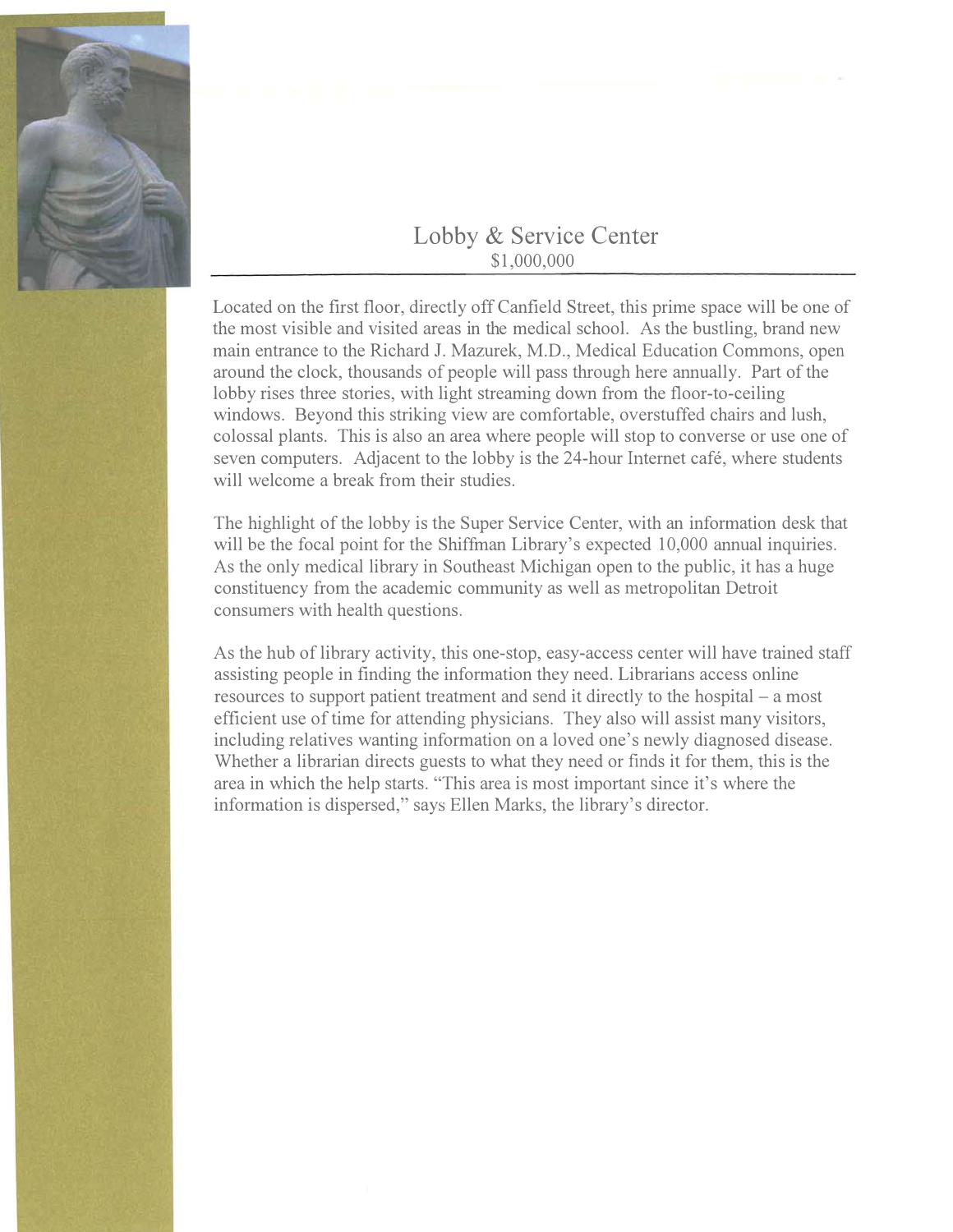

## Faculty & Resident Suite \$500,000

Whether someone needs assistance with a manuscript, scientific presentation or instructional materials, this is where their work can be honed. There will be several high-powered computer stations within this area with software and peripherals that facilitate the production of manuscripts, scientific posters, slides and other media to support both research and instruction.

Within this area, lectures also will be offered by invited guests as well as the School of Medicine staff to heighten awareness of the latest medical skills and technologies. Additionally, training programs designed to meet the needs of faculty, residents and fellows will take place here. Private consultations also will occur within smaller spaces in this area. Faculty and residents from many departments will collaborate here; this is where people will "hang their hats" when coming from metropolitan hospitals to teach or to have meetings.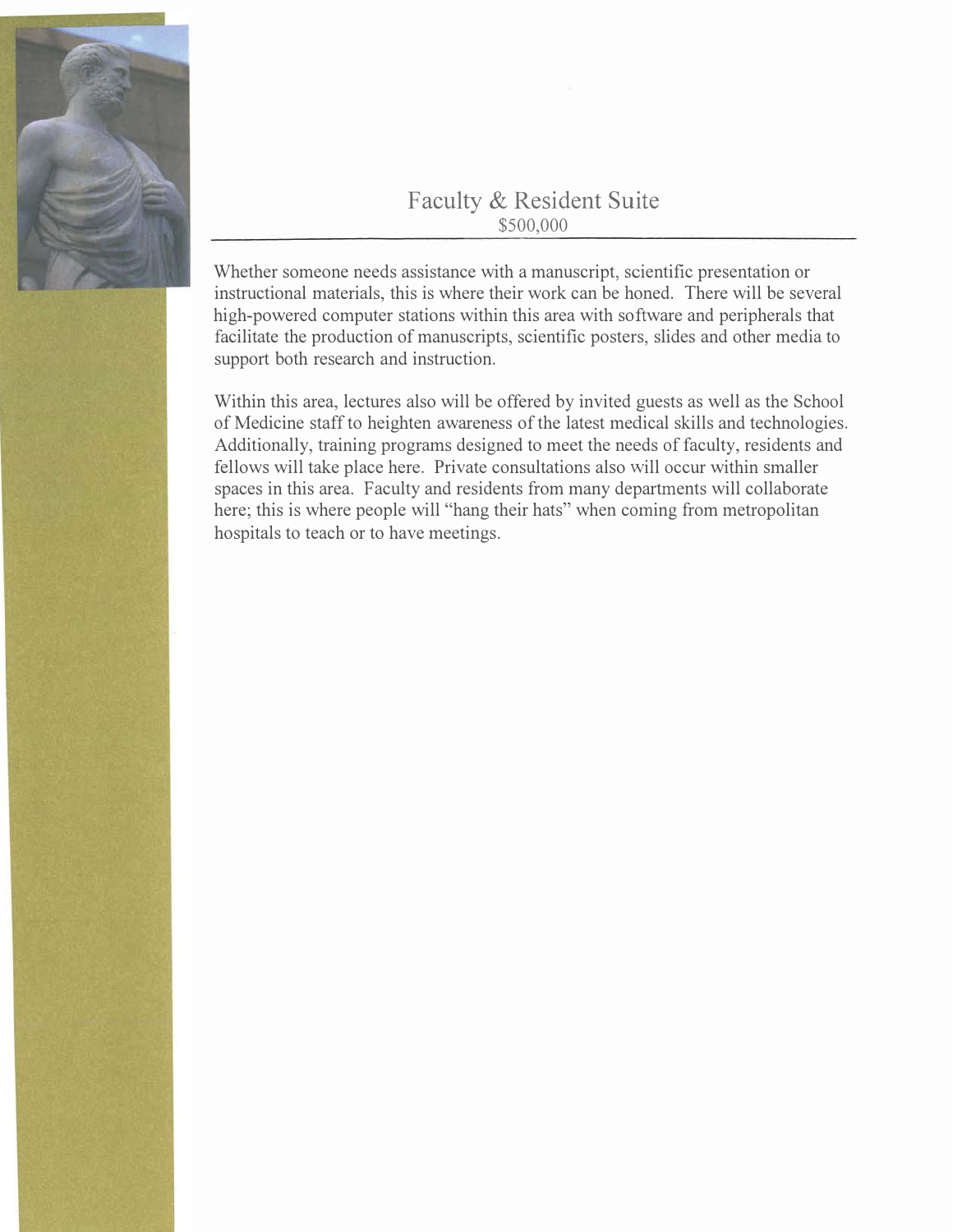

## Library Study & Computer Lab  $$250,000$

Learning to effectively apply information from both the library's research literature and hundreds of databases is critical to the education of the physician. A laboratory designed to teach students and residents how to access such information is equally vital. Learning opportunities that are applicable through their entire careers enable physicians to stay abreast of the latest information that supports their patient care and clinical research. This computer-based learning laboratory will do just that; by flicking a switch, faculty or a clinical preceptor can teach a class using the Internet, video or through a live connection accessing an expert in another location. Large display screens facilitate group viewing of graphics, photographs or charts. Computer tables and seating can be moved readily allowing optimal flexibility for the room.